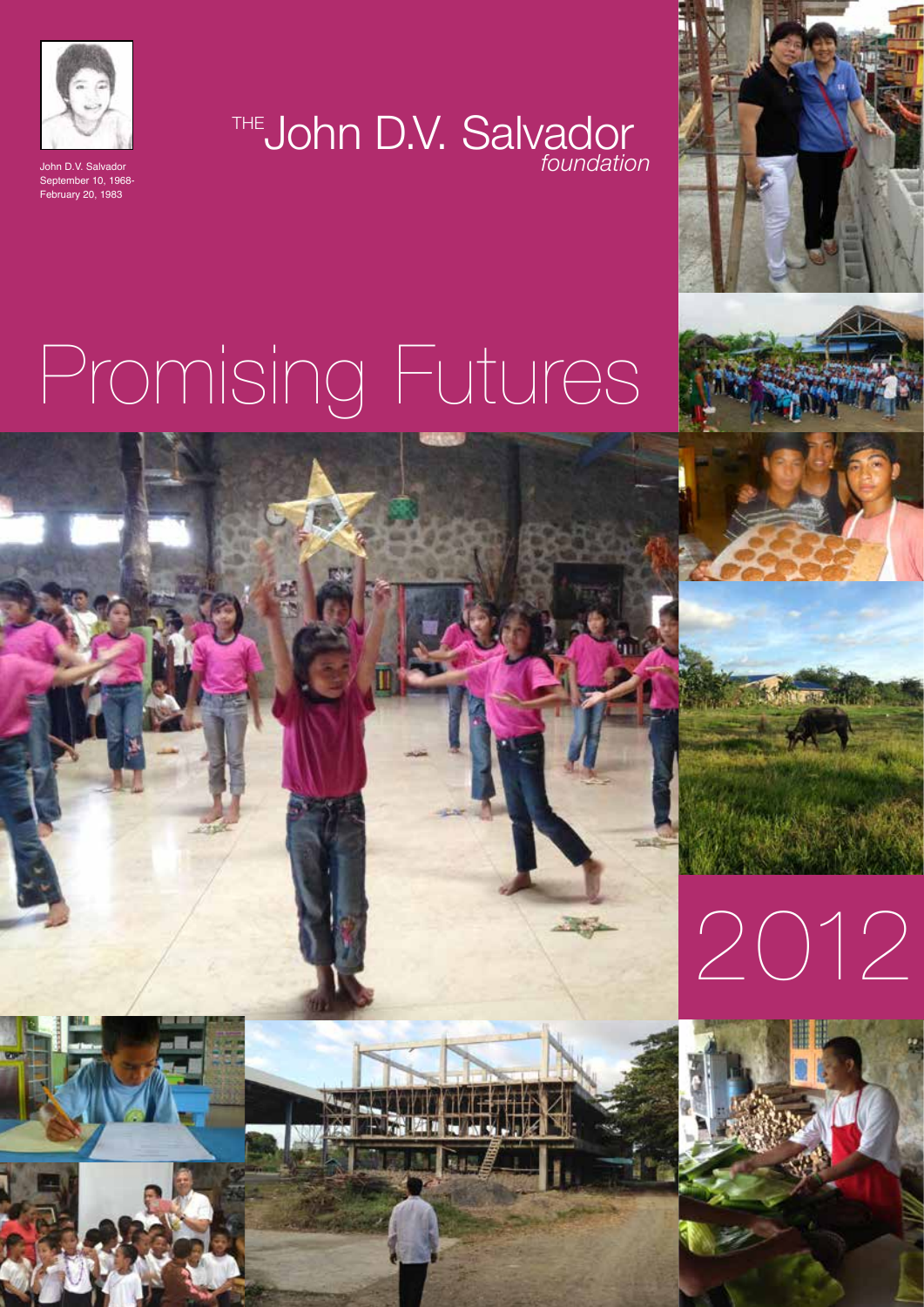#### Reaching Our Potential

#### Dear Friends,

When I first established the John D.V. Salvador Foundation (JDVSF) seven years ago, I envisioned creating a healthy, supportive environment for children who could not look to their parents for nurturing. I feel more connected to this goal than ever when I look into my own baby daughter's eyes and see her thriving from the love around her. I am very proud that by 2012 our devotion and care has resulted in many of our children growing into young adults with promising futures.

One of the most significant ways we intend to continue supporting our 125 children is through a halfway house in Tondo, Manila that we built over the year. The Tondo house will provide housing, support and community services to the young adults who graduate from St. Martin de Porres (SMDP) and move to Manila for work or further education. What a great feeling for our young adults to know that we can still support their dreams. I am inspired by two of our college students who are doing so well in accounting that they have secured a summer internship at Union Bank and plan on getting MBAs, and by three older boys who are training to become commercial seamen. Our Board Members are looking forward to travelling to Tondo for the inauguration planned for July, 2013.

Another highlight in 2012 was our concrete plan for building a girls' village where young women can have a space of their own to grow and learn. We have chosen a location where the village will be close enough to share SMDP's infrastructure while providing additional protections for the young women. We are very excited to begin constructing this over 2013.

We are also proud to share that SMDP is nearly self-sufficient. SMDP now has fish that are harvested and sold, pigs and goats that provide protein for the children's diets, a new plantation with pineapples, a green house full of fresh vegetables, and water buffalo who work the rice paddy.

WE STARTED OUR missionary crusade seven years ago and there is no end in sight. Getting involved in the plight of impoverished children only motivates us to help them further. While we have made bold commitments over the years, we have only just begun. The community of children at St. Martin de Porres has reached its maximum capacity and many more are on the waiting list. As the number has grown, so has our facility to effectively nurture all of the children. A kind-hearted supporter recently willed a scenic 1.5-hectare lot. I can envision the children eagerly climbing vocational courses, will open for the next school term. Children can take classes there to learn skills such as meat processing, baking, animal husbandry and other more practical expertises. Three of those in college will undergo seamanship training this summer; two are pursing accountancy degrees a few months from now and aim to pursue master's degrees; and five more are finishing their chosen course concentrations. We have also coordinated with the government to absorb our high school graduates into several projects. The possibilities on the horizon are endless.

Our generous supporters and volunteers make all of this possible. The JDVSF Board of Directors expresses our enormous appreciation for their contributions and effort. As always, we remain committed to maximizing the impact of your support.

With my best wishes & respect,

M. Lizelle Salvador, Chairman

I AM PLEASED TO REPORT that the John D.V. Salvador Foundation (JDVSF) again performed strongly during the fiscal year 2011-2012. Revenues of the combined US and UK entities amounted to USD 205,382.43. With a share of about 7 percent of total revenue, our affiliated Swiss Chapter made a significant contribution. Tondo, Manila was at the centre of our activities last year. As a result, contributions to our sister foundation in Manila increased sharply. Drawing on cash balances from previous years, project related expenses increased by more than four times to USD 336,030.94

Our Tondo Halfway House will be completed for a July inauguration. It will include a five-floor edifice that will serve food to hordes of poor families in the area. A month before the complex becomes operational we will kick off a scholarship for 75 of the poorest children. As the saying goes, it's free to dream.

JDVSF has also purchased a two-hectare lot to develop a Girls Village, where young women will be able to pursue their educations safely. Simultaneously, the Livelihood School, focusing on

mango trees, and running and rolling down hills on the new land. I'd like to thank you for loving these children, who give us the

> The John D.V. Salvador Foundation 9 Stanhope Place London W2 7UT UNITED KINGDOM

true experience of parenting. Our blessings are returned by a hundredfold when we see them happily growing up in a safe environment. After all, love is a gift that is never exhausted. It keeps coming back, so that we can share it with more of God's children who are entrusted to us.



Father Boyet

#### Milestones: A Changing Landscape and Healing Hearts

Thanks to the cost reduction announced last year, the foundation was able to return to its previous cost levels and reached an efficiency ratio of 96.04 percent. In other words, 96 cents on every dollar donated were spent on the children. Since its inception in 2005, the JDVSF raised total funds of over USD 1.53m.

The completion of the halfway house for our young adults in

Our goal for 2012-2013 will be the construction of a small girl's village with two cottages. The fund raising budget for the fiscal year 2012–2013 will be set at USD 150,000. Our target efficiency ratio will remain unchanged. Hugo Banziger, *Treasurer*



**THE JOHN D.V. SALVADOR FOUNDATION** A commitment to give at risk children the opportunity to thrive

## A Note From the Treasurer

## Big Dreams and Opportunities



**The Mission:** As children grow, they enrich the lives of those around them, and once they mature they have the chance to make a difference. But in order to fully develop this potential, children need and deserve a healthy, secure, and supportive environment. The John D.V. Salvador Foundation (JDVSF) works to establish, fund, and support programs to benefit children who, without the consistent care of loving parents, might fall victim to the poverty, disability,and abuse that could thwart development of their innate, unique gifts.

**USA** The John D.V. Salvador Foundation P.O. Box 1093 New York, New York 10276 USA

Tel. +1.212.529.1225 Fax. +1.718.502.9206

#### **United Kingdom**

Tel. +44.(0)207.096.0349 Fax. +44.(0)207.096.0705

**Contact us:** email: info@jdvsfoundation.org website: www.jdvsfoundation.org

*foundation*